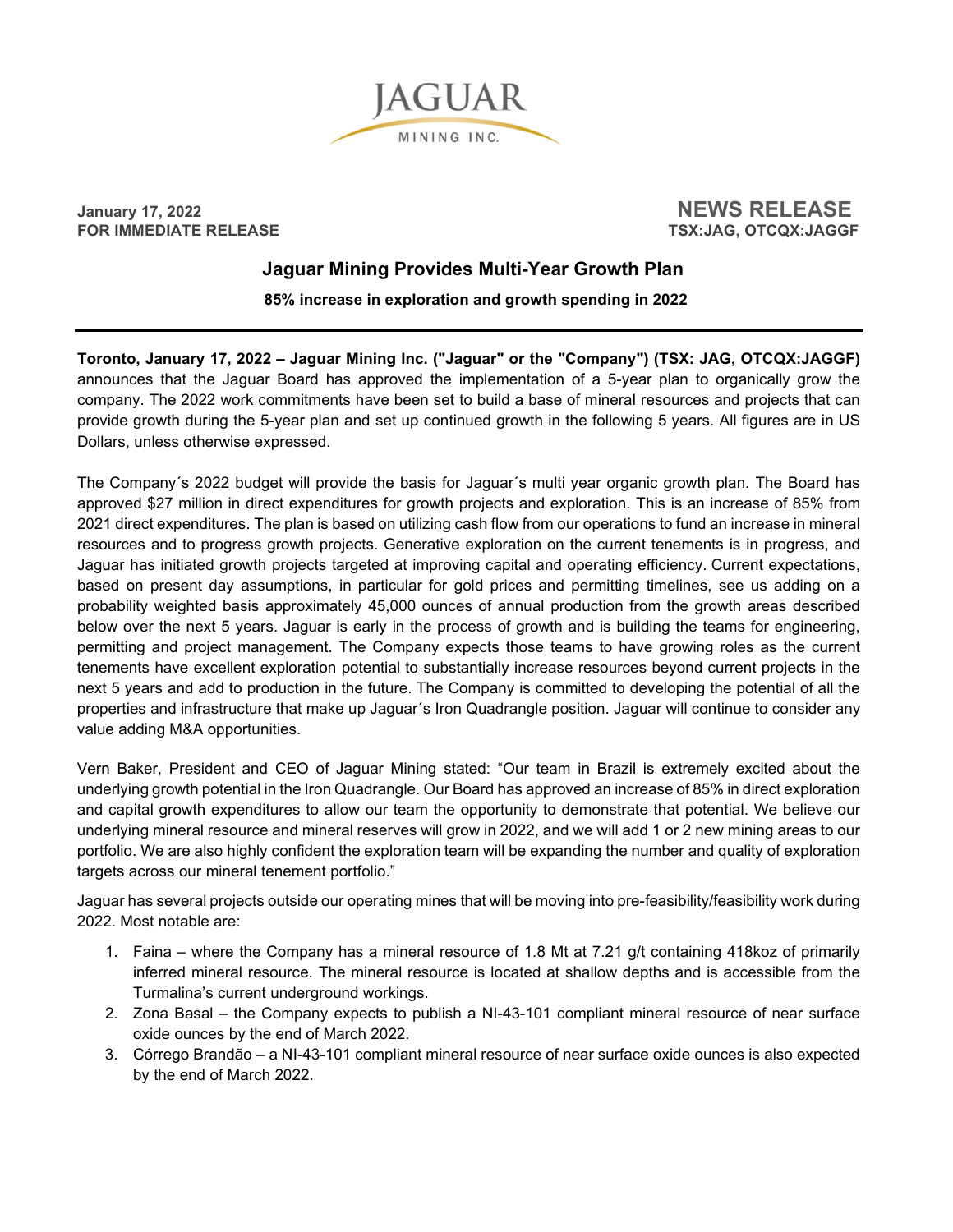Two other significant growth projects started in the 4<sup>th</sup> quarter of 2021 are currently active in our underground mines:

- 4. At Turmalina, a development project to access the Northwest (NW) corridor of Turmalina´s structurally controlled mineralized zones.
- 5. In the Pilar Mine, a development project to expand production from the Southwest (SW) mineralized structure.

Both projects are expected to develop new mineral resources, and to add additional mining areas within the mines. The NW Project at Turmalina will also provide underground access to the Faina mineral resource zone. These 5 development projects each have potential to add quality ounces to Jaguar´s production profile in the 5-year plan and well into the future. Jaguar´s growth team will be defining the productive capacity of each project in 2022. The team also sees considerable upside in each of these projects to continue growing production beyond the 5 years.

As with all gold mining companies, Jaguar´s future pivots on our exploration team finding high quality ounces that we can convert into high margin mineral reserves. Jaguar's mineral tenements are in one of the world's most prospective mining camps – the Iron Quadrangle of Brazil´s Minas Gerais State. Jaguar sees great potential in this strategic exploration portfolio to continue building our mineral resource base well beyond the current development pipeline. For 2022 exploration efforts are targeted at: 1) finding new mineral resources that can add quality mineral reserves to fully utilize our capital infrastructure base; 2) supporting the expansion and conversion of the mineral resource base in our project pipeline; and 3) continuing to grow the mineral resource base in our active mines.

### **Growth Projects - Description and Work Commitments**

Faina – a program of 15,000 meters of diamond drilling to convert inferred mineral resource into measured and indicated was initiated in the first week of January 2022. This drilling is expected to be accomplished in the first half of the year, establishing adequate M&I mineral resources to complete a NI-43-101 Prefeasibility Report. The drilling will also provide additional metallurgical samples to continue refining the engineering scope for additions to the Turmalina plant. Jaguar expects to have a new NI-43-101 mineral resource report completed in 2022 with a Prefeasibility report following shortly. Faina is completely synergistic with our Turmalina Mine and Plant. It is expected that modifications to the plant will be necessary. By accessing the Faina mineral resource from the Turmalina Mine the permitting requirements are expected to be minimal.

Zona Basal – Reverse Circulation drilling of the ZB target (50-meter centers) is being incorporated into a new inferred mineral resource that will be released with the updated MRMR for the company by the end of March. Early drilling was encouraging and warranted a tighter drilling spacing (25-meter centers) in portions of the target. Much of this drilling was accomplished late in the fourth quarter of 2021 and will be incorporated into the ZB resource in 2022. Thereafter, Prefeasibility work will initiate with the definition of measured and indicated mineral resources, and metallurgical test work. Zona Basal is less than 4 kilometers from the Turmalina plant. It is expected that higher grades can be processed in the Turmalina Plant with very little modification, and a heap leach option for lower grade material will be evaluated. Permitting is expected to be on the critical path for Zona Basal production.

Córrego Brandão – Drilling to-date will be incorporated into a small maiden mineral resource of oxide ore that should be included in the MRMR to be released in March 2022. We anticipate that this mineral resource will be near surface, with good potential to add high margin ounces to our Caeté plant facility. The drilling has also identified an exceptional geologic structure that indicates potential for a deeper and larger target. The Córrego Brandão surface zone is being evaluated for inclusion in Prefeasibility work. Córrego Brandão is 6 kilometers from the Caeté plant.

Project Northwest – This project is opening over a kilometer of the northwest trending structures that have contained the orebodies at Turmalina. The project has the added benefit of providing access to the Faina resource for both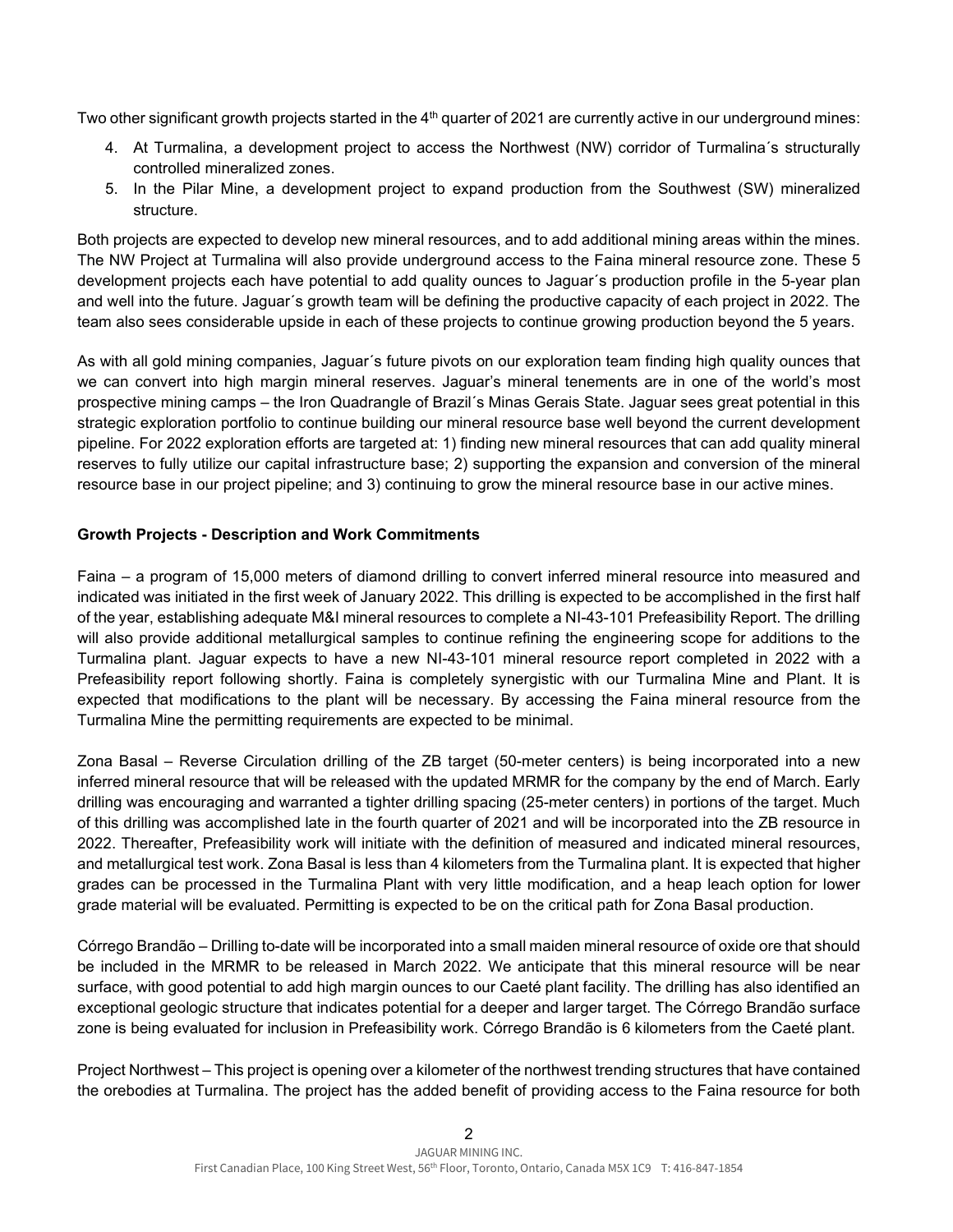underground delineation drilling and the exploitation of potential mineral reserves. This project is expected to progress at an average of around 90 meters per month of development and will include diamond drilling of high potential areas.

Project Southwest – At the Pilar Mine the southwest zone already includes a defined mineral resource and mineral reserves. At many levels in the mine, this trend has not been developed for additional mineral resources. This project will open 6 additional levels (between 2 and 9 levels) for additions to mineral resources and mineral reserves. Mining on the 9-level of the SW zone was initiated successfully in 2021 and is continuing into 2022. Development meters are planned at 100 meters per month and with modest diamond drilling efforts, should add mineral resources and additional mining areas in 2023.

## **Exploration Projects**

In 2022, exploration efforts will be directed across a broad spectrum of high-potential and high-quality opportunities:

At Turmalina, the exploration team will focus on the further definition and expansion (along strike and at depth) of the emerging Pontal trend which encompasses a further 3 to 5km of strike potential extending northwest along the same mineralized structural trend that is host to the mineralization currently being exploited at Turmalina and the Faina mineral resource. Exploration will also target deeper structural targets extending beneath the extensive oxide blanket initially defined by drilling in 2021 and which is host to the Zona Basal oxide mineralization (maiden mineral resource to be reported in March 2022).

At Caeté, planned diamond drilling will test a series of high priority targets including the Córrego Brandão and Moita trends which were identified in 2021 by reconnaissance drilling, surface geochemistry, high resolution UAV Magnetics and geological mapping. Córrego Brandão and Moita are both close (6km – Córrego Brandão; 3 km – Moita) of the Caete Plant.

At the Pilar mine, diamond drilling will test a fold structure contiguous with the current mine.

At Paciência, exploration work from geologic footwork to diamond drilling will be pursued on both Jaguar properties and our Joint Venture (IAMGold) properties. Efforts will follow up on 2021 work with diamond drilling and will continue to identify new targets. The total land package is seen as very opportunistic for our Paciência Plant which has been on Care and Maintenance since 2012.

### **Other work efforts to add resources from additional areas**

Additional efforts are being made to evaluate prior Jaguar operations such as the Roça Grande Mine, which is 1km to the Caeté plant, and the Santa Isabel and the Marzagão Mines, both around 2km from the Paciência Plant. Jaguar believes that engineering, exploration, and good planning can return these past producing mining operations to contributors in the future.

### **Qualified Person**

Scientific and technical information contained in this press release has been reviewed and approved by Jonathan Victor Hill, BSc (Hons) (Economic Geology - UCT), FAUSIMM, Vice President Geology and Exploration, who is also an employee of Jaguar Mining Inc., and is a "qualified person" as defined by National Instrument 43-101 - Standards of Disclosure for Mineral Projects ("NI-43-101").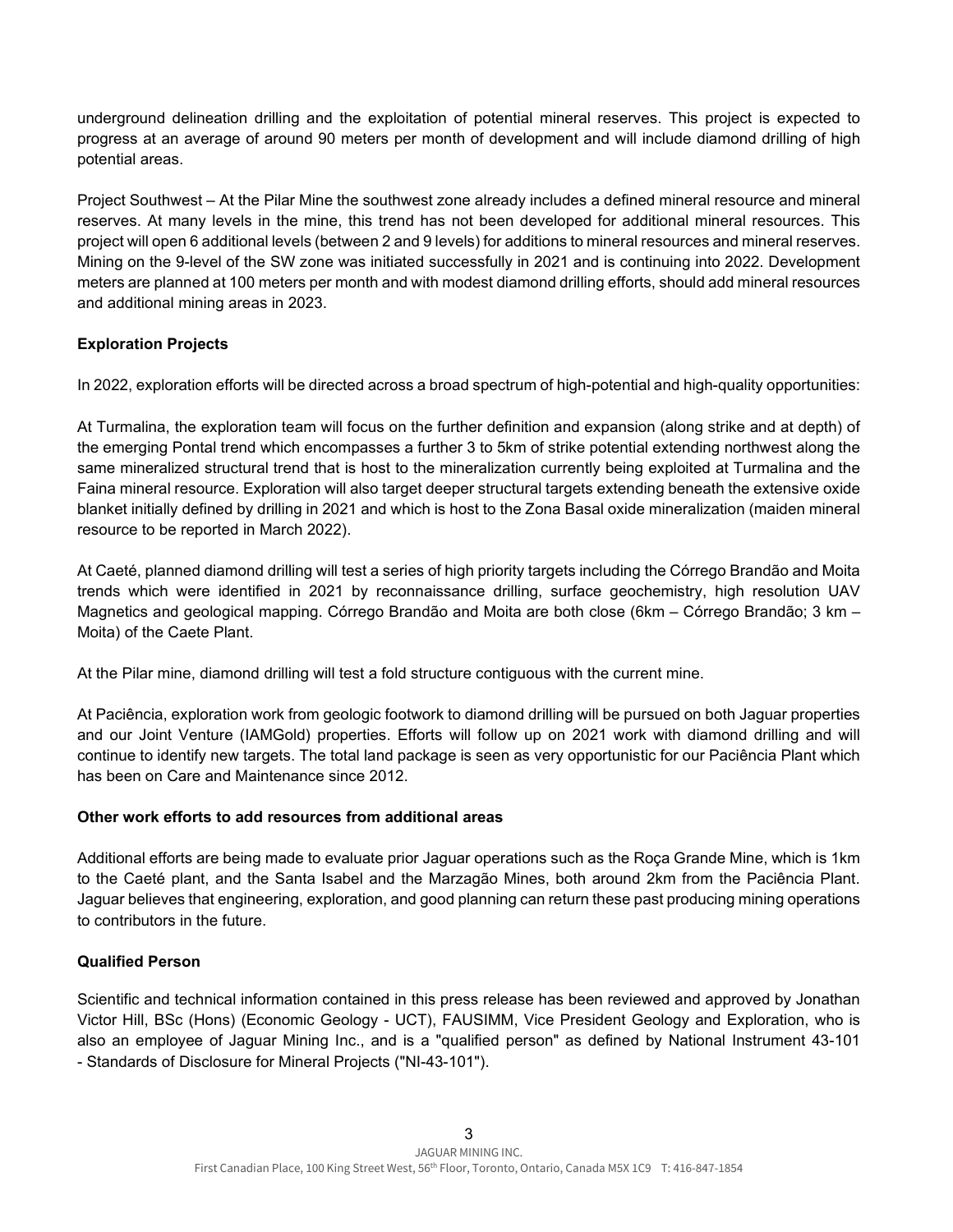#### **The Iron Quadrangle**

The Iron Quadrangle has been an area of mineral exploration dating back to the 16th century. The discovery in 1699–1701 of gold contaminated with iron and platinum-group metals in the southeastern corner of the Iron Quadrangle gave rise to the name of the town Ouro Preto (Black Gold). The Iron Quadrangle contains world-class multi-million-ounce gold deposits such as Morro Velho, Cuiabá, and São Bento. Jaguar holds the third largest gold land position in the Iron Quadrangle with over 50,000 hectares.

#### **About Jaguar Mining Inc.**

Jaguar Mining Inc. is a Canadian-listed junior gold mining, development, and exploration company operating in Brazil with three gold mining complexes and a large land package with significant upside exploration potential from mineral claims. The Company's principal operating assets are located in the Iron Quadrangle, a prolific greenstone belt in the state of Minas Gerais and include the Turmalina Gold Mine Complex and Caeté Mining Complex (Pilar and Roça Grande Mines, and Caeté Plant). The Company also owns the Paciência Gold Mine Complex, which has been on care and maintenance since 2012. The Roça Grande Mine has been on temporary care and maintenance since April 2019. Additional information is available on the Company's website at www.jaguarmining.com.

For further information please contact:

Vernon Baker Chief Executive Officer Jaguar Mining Inc. vernon.baker@jaguarmining.com 416-847-1854

Hashim Ahmed Chief Financial Officer Jaguar Mining Inc. hashim.ahmed@jaguarmining.com 416-847-1854

#### **Forward-Looking Statements**

Certain statements in this news release constitute "forward-looking information" within the meaning of applicable Canadian securities legislation. Forward-looking statements and information are provided for the purpose of providing information about management's expectations and plans relating to the future. All of the forward-looking information made in this news release is qualified by the cautionary statements below and those made in our other filings with the securities regulators in Canada. Forward-looking information contained in forward-looking statements can be identified by the use of words such as "are expected," "is forecast," "is targeted," "approximately," "plans," "anticipates," "projects," "anticipates," "continue," "estimate," "believe" or variations of such words and phrases or statements that certain actions, events or results "may," "could," "would," "might," or "will" be taken, occur or be achieved. All statements, other than statements of historical fact, may be considered to be or include forward-looking information. This news release contains forward-looking information regarding, among other things, expected sales, production statistics, ore grades, tonnes milled, recovery rates, cash operating costs, definition/delineation drilling, the timing and amount of estimated future production, costs of production, capital expenditures, costs and timing of the development of projects and new deposits, success of exploration, development and mining activities, currency fluctuations, capital requirements, project studies, mine life extensions, restarting suspended or disrupted operations, continuous improvement initiatives, and resolution of pending litigation. The Company has made numerous assumptions with respect to forward-looking information contained herein, including, among other things, assumptions about the estimated timeline for the development of its mineral properties; the supply and demand for, and the level and volatility of the price of, gold; the accuracy of reserve and resource estimates and the assumptions on which the reserve and resource estimates are based; the receipt of necessary permits; market competition; ongoing relations with employees and impacted communities; political and legal developments in any jurisdiction in which the Company operates being consistent with its current expectations including, without limitation, the impact of any potential power rationing, tailings facility regulation, exploration and mine operating licenses and permits being obtained and renewed and/or there being adverse amendments to mining or other laws in Brazil and any changes to general business and economic conditions. Forward-looking information involves a number of known and unknown risks and uncertainties, including among others: the risk of Jaguar not meeting the forecast plans regarding its operations and financial performance; uncertainties with respect to the price of gold, labour disruptions, mechanical failures, increase in costs, environmental compliance and change in environmental legislation and regulation, weather delays and increased costs or